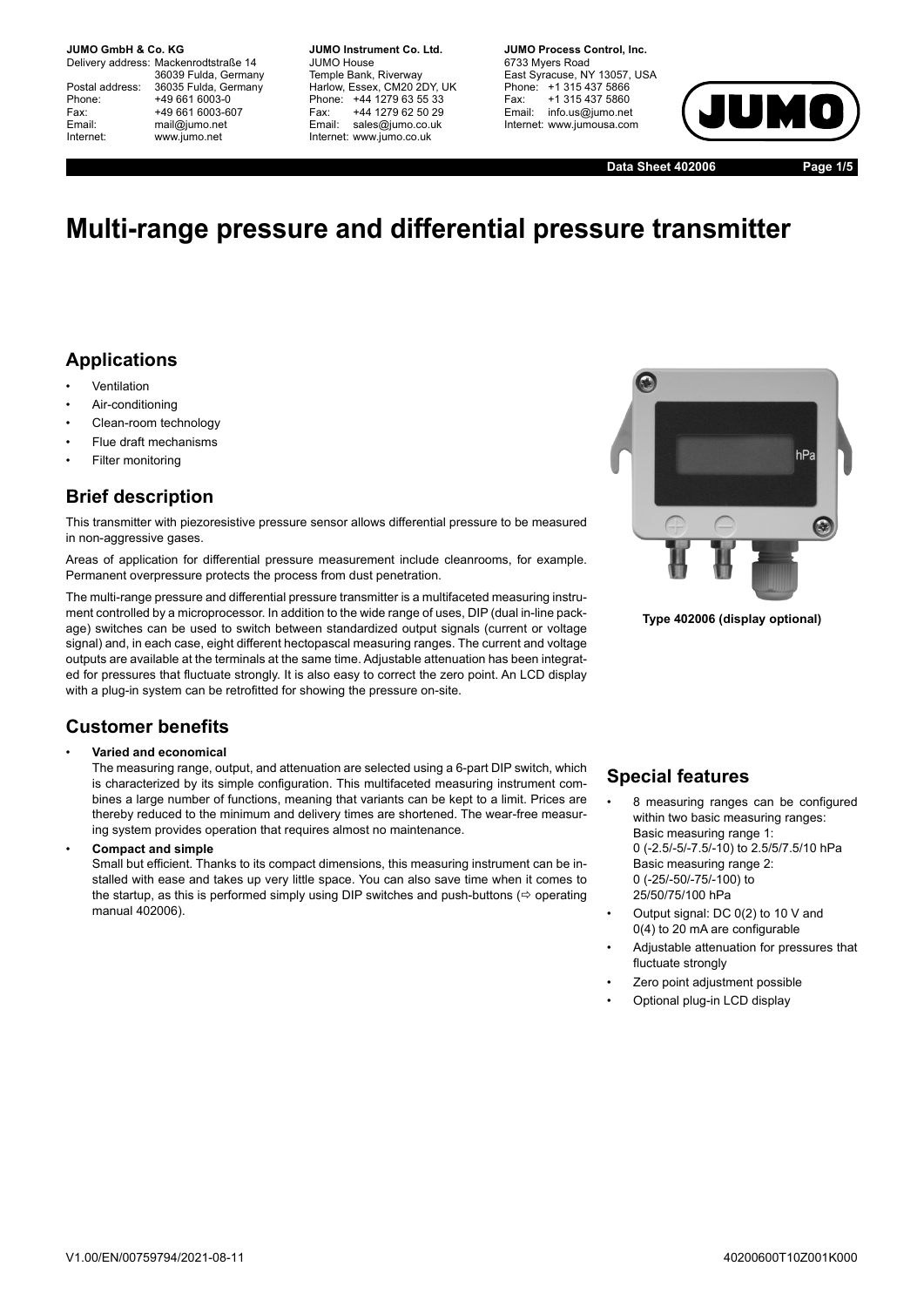**JUMO GmbH & Co. KG** 

Delivery address: Mackenrodtstraße 14 36039 Fulda, Germany<br>Postal address: 36035 Fulda, Germany Phone: +49 661 6003-0<br>
Fax: +49 661 6003-6<br>
Email: mail@jumo.net +49 661 6003-607 Email: mail@jumo.net<br>Internet: www.iumo.net www.jumo.net

**JUMO Instrument Co. Ltd.** JUMO House Temple Bank, Riverway<br>Harlow, Essex, CM20 2DY, UK Phone: +44 1279 63 55 33 Fax: +44 1279 62 50 29<br>Email: sales@jumo.co.uk Internet: www.jumo.co.uk

**JUMO Process Control, Inc.** 6733 Myers Road East Syracuse, NY 13057, USA<br>Phone: +1 315 437 5866<br>Fax: +1 315 437 5860 Email: info.us@jumo.net Internet: www.jumousa.com



**Data Sheet 402006 Page 2/5**

# **Technical data**

## **General Information**

| Reference conditions | DIN 16086 and DIN EN 60770                       |
|----------------------|--------------------------------------------------|
| Sensor               |                                                  |
| Measuring principle  | Silicon sensor (piezoresistive)                  |
| Measurement medium   | Non-aggressive gases                             |
| Mounting position    | Device upright, process connection at the bottom |
| Calibration position | Device upright, process connection at the bottom |

## **Output**

| Analog output                 | Can be configured using DIP switch                                   |
|-------------------------------|----------------------------------------------------------------------|
|                               | DC 0 to 10 V, three-wire (standard),                                 |
|                               | DC 2 to 10 V, three-wire,                                            |
|                               | 0 to 20 mA, three-wire (standard),                                   |
|                               | 4 to 20 mA, three-wire                                               |
| Attenuation                   | Can be configured using DIP switch                                   |
|                               | 50 ms (standard), 500 ms, 2000 ms, 4000 ms                           |
| <b>Burden</b>                 |                                                                      |
| Current                       |                                                                      |
| $0(4)$ to 20 mA, three-wire   | At a voltage supply of 15 to 18 V R <sub>1</sub> $\leq$ 300 $\Omega$ |
|                               | From a voltage supply of 18 V R <sub>L</sub> $\leq$ 500 $\Omega$     |
| Voltage                       |                                                                      |
| DC $0(2)$ to 10 V, three-wire | $R_1 \geq 2 k\Omega$                                                 |

### **Measuring range**

|                                | Basic measuring range 1                                                                                       | Basic measuring range 2 |
|--------------------------------|---------------------------------------------------------------------------------------------------------------|-------------------------|
| Measuring range start          | You can choose whether the measuring ranges begin at 0 hPa or the inverted measuring range<br>(configurable). |                         |
| Measuring range (standard)     | 0 to 10 hPa                                                                                                   | 0 to 100 hPa            |
| Measuring range (configurable) | 0 $(-2.5)$ to 2.5 hPa,                                                                                        | $0$ (-25) to 25 hPa,    |
|                                | 0 $(-5)$ to 5 hPa,                                                                                            | 0 (-50) to 50 hPa,      |
|                                | 0 (-7.5) to 7.5 hPa,                                                                                          | 0 (-75) to 75 hPa,      |
|                                | 0 (-10) to 10 hPa                                                                                             | 0 (-100) to 100 hPa     |
| Overload capability            | 100 hPa                                                                                                       | 800 hPa                 |
| <b>Burst pressure</b>          | 150 hPa                                                                                                       | 1000 hPa                |

### **Accuracy**

| Overall accuracy    | 1% of the basic measuring range end value (10 hPa or 100 hPa)                    |
|---------------------|----------------------------------------------------------------------------------|
|                     | The accuracy specified includes the largest possible error at room temperature.  |
| Long-term stability | $\leq$ ±0.1% of the basic measuring range end value (10 hPa or 100 hPa) per year |
|                     | Reference conditions according to DIN EN 61298-1                                 |
| Temperature drift   | $\leq$ ±0.05% of the basic measuring range end value (10 hPa or 100 hPa) per K   |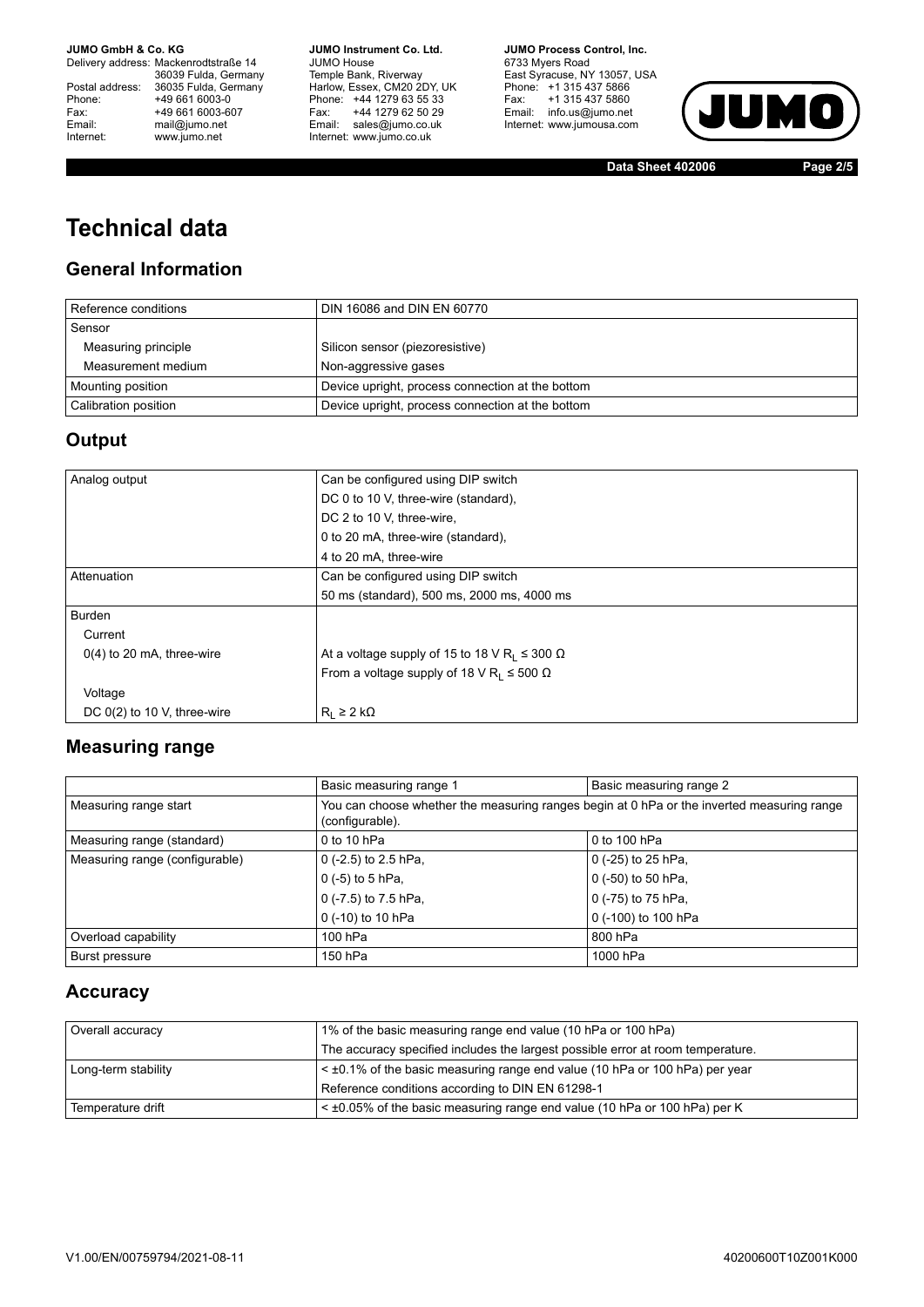**JUMO GmbH & Co. KG** 

Delivery address: Mackenrodtstraße 14 36039 Fulda, Germany<br>Postal address: 36035 Fulda, Germany Phone: +49 661 6003-0<br>
Fax: +49 661 6003-6<br>
Email: mail@jumo.net +49 661 6003-607 Email: mail@jumo.net<br>Internet: www.iumo.net www.jumo.net

**JUMO Instrument Co. Ltd.** JUMO House Temple Bank, Riverway<br>Harlow, Essex, CM20 2DY, UK Phone: +44 1279 63 55 33<br>Fax: +44 1279 62 50 29 +44 1279 62 50 29 Email: sales@jumo.co.uk Internet: www.jumo.co.uk

**JUMO Process Control, Inc.** 6733 Myers Road East Syracuse, NY 13057, USA<br>Phone: +1 315 437 5866<br>Fax: +1 315 437 5860 Email: info.us@jumo.net Internet: www.jumousa.com



**Data Sheet 402006 Page 3/5**

## **Electrical data**

| Voltage supply $U_{B}$     | DC 15 to 38 V, AC 12 to 28 V                                                                                                                  |
|----------------------------|-----------------------------------------------------------------------------------------------------------------------------------------------|
|                            | Residual ripple: the voltage peaks must not exceed or fall below the specified voltage supply val-                                            |
|                            | ues!                                                                                                                                          |
| Current consumption        | Approx. 15 mA (without load)                                                                                                                  |
| Electrical connection      | 5-pole spring-cage terminal, max. 2.5 mm <sup>2</sup> conductor cross section                                                                 |
| Reverse voltage protection | Yes                                                                                                                                           |
| Electrical circuit         | <b>SELV</b>                                                                                                                                   |
| Requirement                | The device must be equipped with an electrical circuit that meets the requirements of EN 61010-1<br>with regard to "Limited-energy circuits". |

## **Mechanical features**

| Material                    |                                                               |
|-----------------------------|---------------------------------------------------------------|
| Parts in contact with media | Si, Al, Au, Cu, Ni, Pd, EP, PC, ABS                           |
| Housing                     |                                                               |
| <b>Dimensions</b>           | 86 mm $\times$ 56 mm $\times$ 40 mm (H $\times$ W $\times$ D) |
| Pressure connections        | Dia. 6.6 mm × 10 mm (for flexible hoses dia. 6 mm)            |
| Cable fittings              | $M12 \times 1.5$                                              |
| Display (optional)          | Plug-in LCD display, 3.5-digit (separate accessory)           |
| Weight                      | 100 <sub>g</sub>                                              |

## **Environmental influences**

| Admissible temperatures             |                                                       |
|-------------------------------------|-------------------------------------------------------|
| Medium                              | 0 to 60 $°C$                                          |
| Environment                         | 0 to 60 $°C$                                          |
| Storage                             | $-20$ to $+70$ °C                                     |
| Admissible humidity                 | < 95% relative humidity (non-condensing)              |
| Ambient pressure                    | 600 to 1200 hPa                                       |
| Admissible mechanical load          |                                                       |
| Vibration resistance                | Upon request                                          |
| Shock resistance                    | 100 g for 6 ms, according to DIN EN 60068-2-27        |
| Electromagnetic compatibility (EMC) |                                                       |
| Interference emission               | Class $B^a$ , according to DIN EN 61000-6-3           |
| Interference immunity               | Industrial requirement, according to DIN EN 61000-6-2 |
| Protection type                     | IP54, according to DIN EN 60529                       |

 $a$  The product is suitable for industrial use as well as for households and small businesses.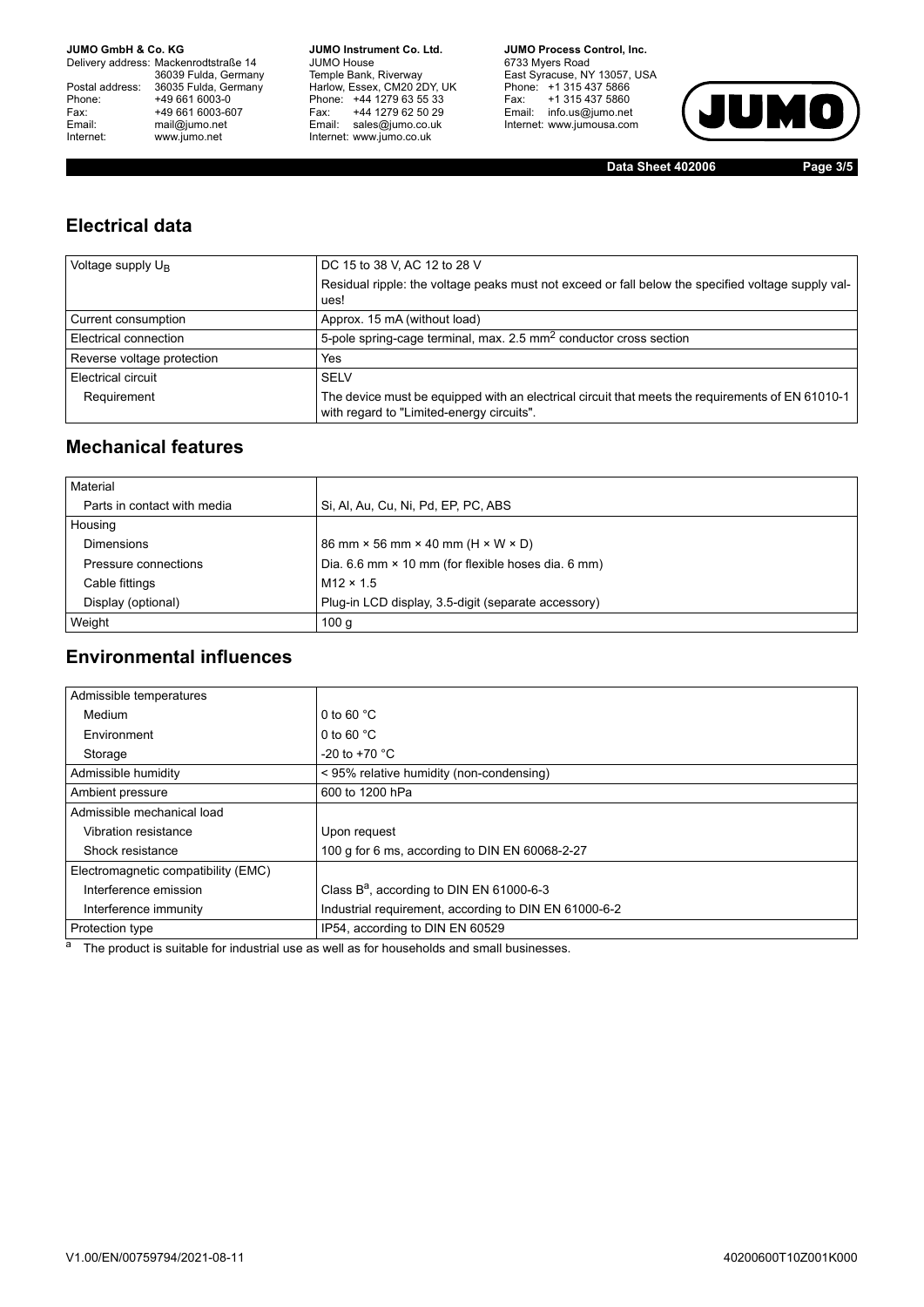**JUMO GmbH & Co. KG.** 

Delivery address: Mackenrodtstraße 14 36039 Fulda, Germany<br>Postal address: 36035 Fulda, Germany Phone: +49 661 6003-0<br>
Fax: +49 661 6003-6<br>
Email: mail@jumo.net +49 661 6003-607 mail@jumo.net Internet: www.jumo.net

**JUMO Instrument Co. Ltd.** JUMO House Temple Bank, Riverway<br>Harlow, Essex, CM20 2DY, UK Phone: +44 1279 63 55 33<br>Fax: +44 1279 62 50 29 +44 1279 62 50 29 Email: sales@jumo.co.uk Internet: www.jumo.co.uk

**JUMO Process Control, Inc.** 6733 Myers Road East Syracuse, NY 13057, USA Phone: +1 315 437 5866<br>Fax: +1 315 437 5860 +1 315 437 5860 Email: info.us@jumo.net Internet: www.jumousa.com



**Data Sheet 402006 Page 4/5**

# **Dimensions**



## **Connection diagram**

The connection diagram in the data sheet provides preliminary information about the connection options. For the electrical connection, only use the installation instructions or the operating manual. The knowledge and the correct technical compliance with the safety information and warnings contained in these documents are mandatory for mounting, electrical connection, and startup as well as for safety during operation.

| Connection                                        |                           | <b>Terminal assignment</b>                                    |  |
|---------------------------------------------------|---------------------------|---------------------------------------------------------------|--|
|                                                   |                           | 0V<br>0 <sup>V</sup><br>U<br>V+<br>07<br>spring-cage terminal |  |
| 0(4) to 20 mA, three-wire                         |                           |                                                               |  |
| Voltage supply<br>DC 15 to 38 V,<br>AC 12 to 28 V | $U_B$<br>0 V/S-<br>$S+$   | $V +$<br>0V/0V                                                |  |
| DC 0(2) to 10 V, three-wire                       |                           |                                                               |  |
| Voltage supply<br>DC 15 to 38 V,<br>AC 12 to 28 V | $U_B$<br>$0 V/S-$<br>$S+$ | V+<br>0V/0V<br>U                                              |  |